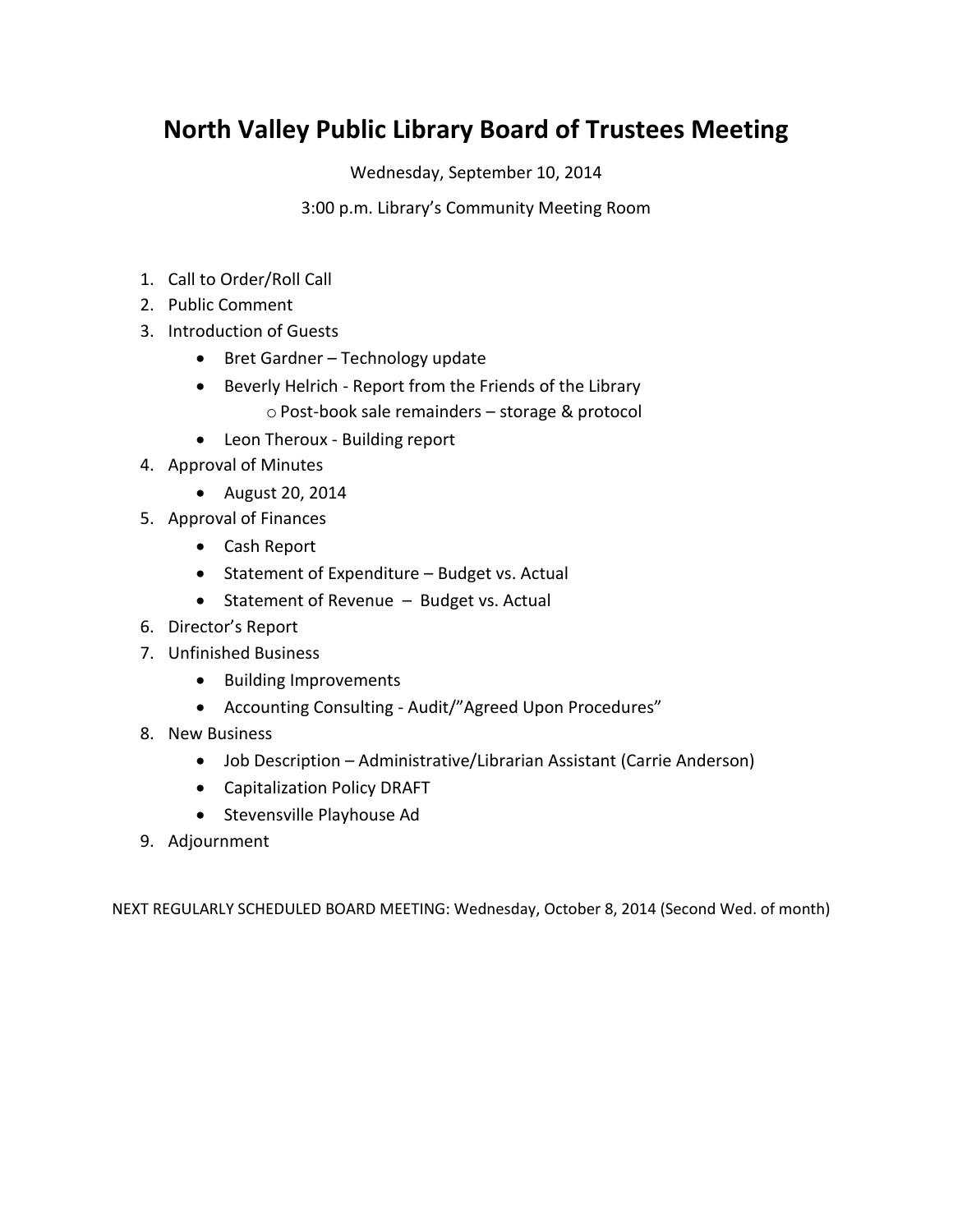# North Valley Public Library Board of Trustees Meeting

Wednesday, September 10, 2014

### 3:00 p.m. Library's Community Meeting Room

## Final and Approved

Attending: Joanne A. Charbonneau, Chair Ed Harrison Alan Sponberg Toba Winston Victoria Howell Denise Ard, Library Director

Guests: Bret Gardner, Leon Theroux, Bev Helrich

Joanne called the meeting to order at 3:00

No public Comment.

#### Bret Gardner Technology Report

Wiring throughout the building is complete. Infra-structure for networking and internet speed needed to be addressed with additional servers. The Community Room will be upgraded for Conference capabilities with speakers, web-cams, etc. The computers are all virus protected and compliant with internet child safety standards.

There was discussion about adding to the technology budget in anticipation of future unexpected expenses. Bret said he did not anticipate any more big ticket items but cannot predict if something will break down and felt the budget was sufficient for this year.

#### Friends of the Library Report

Friends are donating \$200 for new speakers in community room. Bev distributed volunteer appreciation ribbons to commemorate 9/11. The free bookshelf is painted to match the building and will go outside. Blinds are up in community room and door curtain replaced. The silent auction for painted chairs will be held Sept 25 –Oct 5. The chairs will be at Valley Drug and pictures of them will be in the Bitteroot Star.

Thursday, Sept 13<sup>th</sup> Friends are hosting a picnic at the Visitors Center at Lee Metcalf Wildlife refuge. They will have a membership tea on Oct 16, 12:00-2:00 in the community room if the room is done, otherwise at the hotel.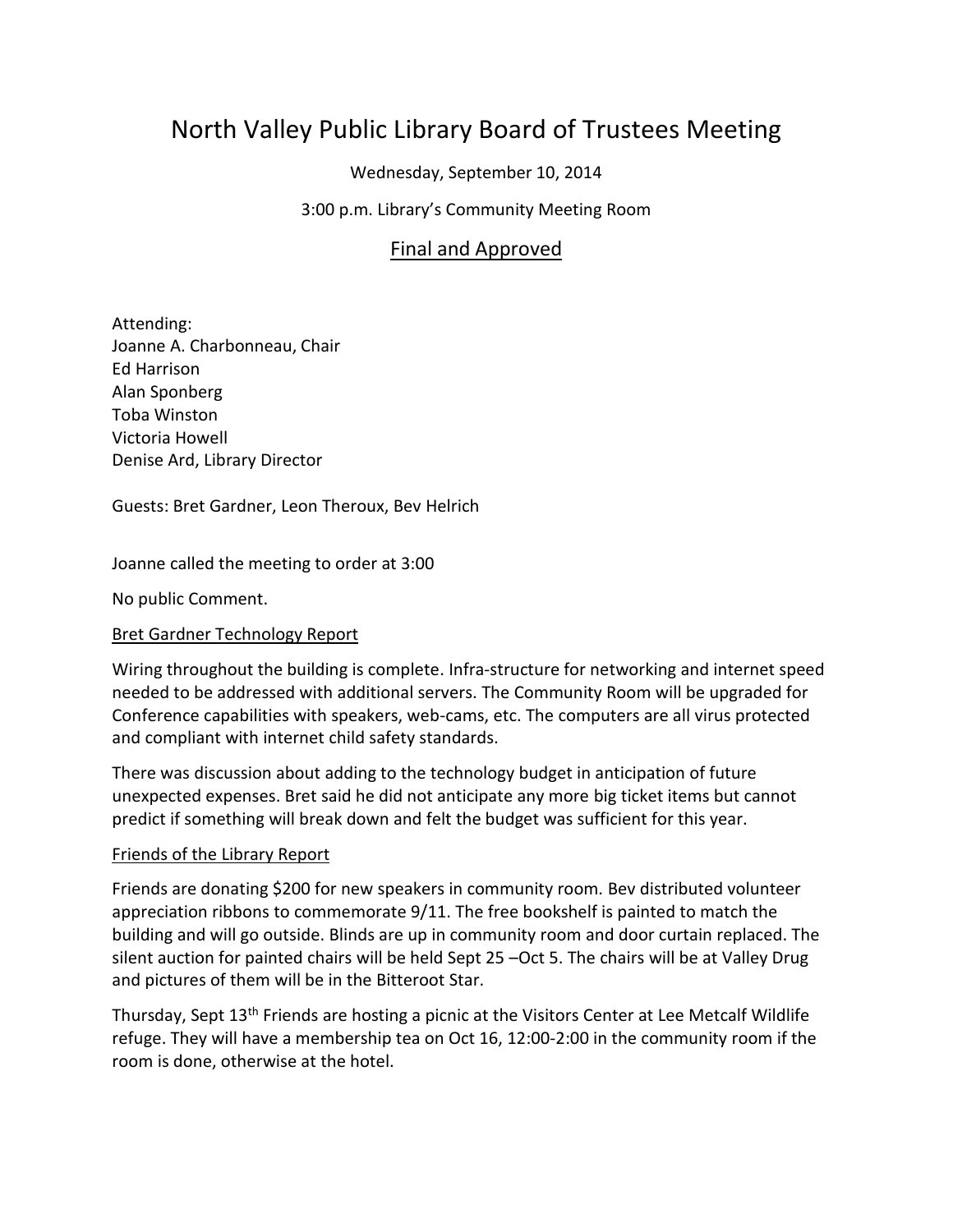The Friends will have 4 book sales a year and will no longer send books to Better World Books. The next book sale will be Nov. 21-22. They will have a special sale for antique books and a Saturday special cookbook sale. Friends will place an advertisement for book sales, the tea, library hours, etc. can in the playbills for the Playhouse.

#### Building Report

Furnace filters all changed. Installed an on/off switch for the "Open" sign. Extra paint from the façade is saved in the back.

#### Approval of Minutes

Joanne moved to accept minutes as amended, all approved.

### Approval of Finances

The board reviewed the financial reports. Ed moved to accept, motion approved.

#### Director's Report

The Ravalli Board of Elections said that the library board trustee elections cannot be held with the county November elections.

#### Building Improvements

Discussion on a decision for bids to upgrade the furnaces and air conditioning. Victoria motioned to accept the Comfort System bid, seconded (Toba). There was further discussion on how many furnaces to replace. Ed will get Northwest Energy to come and inspect furnaces. Victoria motioned to accept Comfort Systems providing Northwest Energy approves existing furnaces. Motion passed.

Discussion of the Rasmussen building (central library) is ours to sell. Joanne will look at the deed for details.

The sign on the front of the Library will be improved and new. Researching lettering and colors. Friends will put up the old Community Room sign for now.

A mention that the outside lighting on the library is cold and unattractive and could the bulbs be changed. Leon will look into softer lighting for outside. Leon will also scrape old paint off the upper painted windows outside.

Northwest Energy will also be asked about the lighting being up to code, i.e. whether the lights need to be covered.

The Community Room will get replaceable carpet tiles, not regular carpet. They will be the standard size. Celestial Flooring made a bid of \$1700. Toba will look into carpet tile samples and a bid from Pierce Flooring.

JFV needs to be told that the new dry walling of the back of the community room must be flush with the rest of the wall, no more framing and the gap near the door covered. Joanne motioned